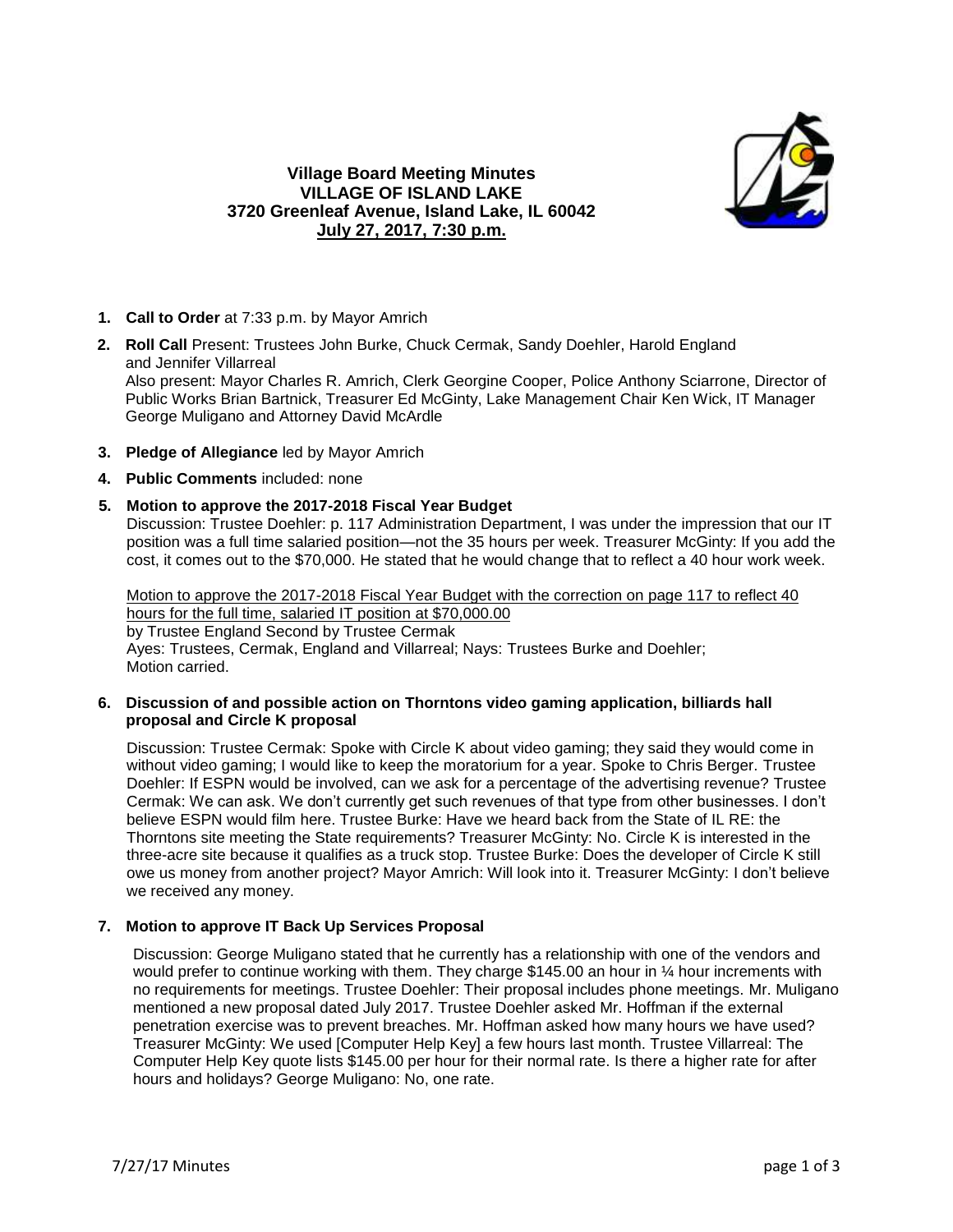Motion to approve the IT Back Up Services Proposal from ACT Network Solutions at \$125.00 per hour by Trustee Doehler, Second by Trustee Burke Ayes: Trustee Burke, Cermak, Doehler, England and Villarreal; Nays: none; Motion carried.

- **8. Mayor Comments** included: Would like to name a committee of three trustees to interview potential trustees for the vacant position and to make a recommendation to me: Trustee Burke as chair and Trustees Cermak and Villarreal; will ask interested persons to submit a resume. Attorney McArdle stated that OMA requires that the meeting agenda be posted.
- **9. Trustee and Staff Comments** included: Trustee Cermak: Next door to my business is the new Cricket phone store opening on Monday, July 31 with a grand opening in two weeks to a month. They are enthusiastic about being in Island Lake; stop by and see them. Trustee Burke: Will they join the Wauconda Area Chamber of Commerce? Commissioner Schnell: Developed a letter to send to business about grand openings and the chamber. Trustee Doehler: Can we make sure that the new businesses already open get them? Commissioner Schnell: Yes. Trustee Burke complimented Trustee Becker on his retirement. Trustee Villarreal: Thanked Mr. Hoffman for coming this evening and recommended to the other board members that we look into having ACT do an audit in about six months. Mr. Hoffman recommended doing the risk assessment each year to inform the budget for next year. He will volunteer things we have seen to help make our environment more secure. Police Departments are commonly hacked. We will do the first risk assessment for free so you can create a budget to address it.

Trustee England: RE: concerns about extra algae in the lake, Ken Wick arranged for us to meet with Midwest Organics to see their operation. They are going above and beyond requirements to be a good neighbor and minimize effect on us. Duck weed is currently abundant everywhere—not just in our lake. Public Works Director Brian Bartnick is working on a plan of attack. We are looking for additional seasonal help to help address this. Would like to have a discussion about Hyde's Lakeview Park and the seawall. Trustee Doehler: RE: Part-time summer help, can we get at least one of them to focus on the flower beds around town? They are the first thing people see. Brian: Mayor Amrich would like new signs; is looking into it. Trustee Doehler: Can we work with Camping World to see if their landscapers can help? Mayor Amrich: We have four signs that need to need to be replaced. Trustee Doehler: Saw a disturbing Facebook post today; would like to advise staff that family members have a right to express opinions but the tenor of some fosters disrespect for the board. Public forums and social media can show disrespect.

David McArdle: IDOT Resolution: We need to send informational resolution to them. It was not on the Agenda.

**Motion to approve IDOT Resolution for Maintenance under the Illinois Highway Code and put it on the August 10 Agenda for ratification** by Trustee Doehler, Second by Trustee England Ayes: Trustee Burke, Cermak, Doehler, England and Villarreal; Nays: none; Motion carried.

Ken Wick: Mosquito spraying on 7/28/17. Commissioner Schnell: Visited a residence that had standing water in a container, per the request from another resident. Caterpillar Tractor is making improvements to the Kemper property. Three new construction permits have been issued for Walnut Glen. Brian Bartnick: We have been helping sandbag for Nunda. We are not having many problems here. Our storm sewers are working pretty well. Public Works sandbagged the lowest lot on the lake but it was not in danger. We're working on the duckweed. George Muligano: I do risk assessment regularly. I have reports and would like to work more closely with the board on it. Chief Sciarrone: National Night Out on August 1, 6:00 p.m. to 8:00 p.m. at Veterans Park and Community Watch. Received a \$23,000 grant (up from last year's \$15,000.) to put officers on the street for traffic enforcement.

**10. Public Comments** included: Steve Dau expressed concern that the property at 3813 Eastway (at Fairfield Drive) has not been kept up property; 3803 Fairfield vacant house property is in disrepair; 403 Fairfield needs upkeep. Trustee Villarreal: Is this the first time you've notified the Village? Dau: I met